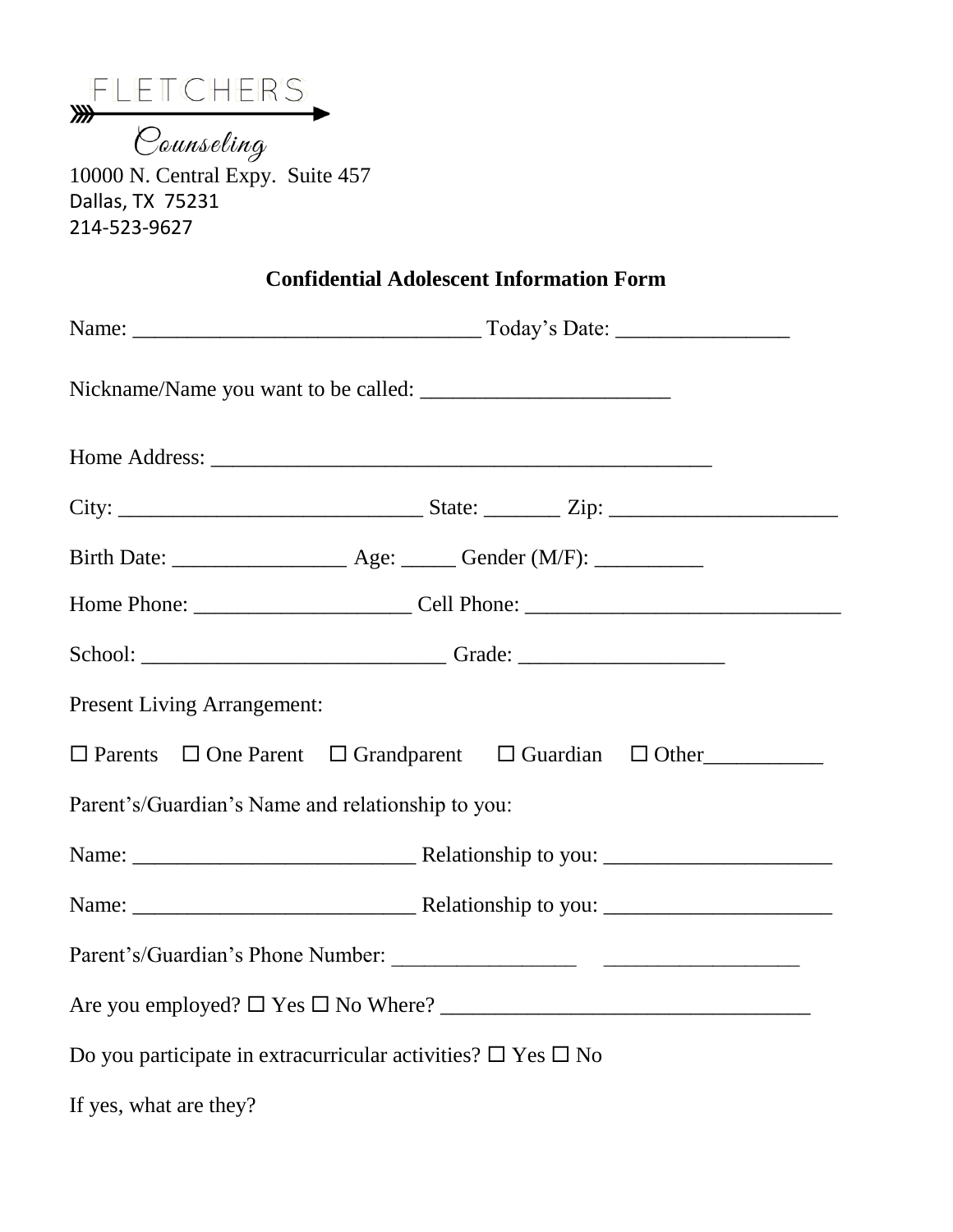| What is your current average grade in each of the following subjects?                                             |  |  |  |  |  |
|-------------------------------------------------------------------------------------------------------------------|--|--|--|--|--|
| English _______ Math _______ Science _______ History ______                                                       |  |  |  |  |  |
| Please list other classes you are presently taking and your current average                                       |  |  |  |  |  |
| Did you participate in the decision to start counseling? $\square$ Yes $\square$ No                               |  |  |  |  |  |
|                                                                                                                   |  |  |  |  |  |
| Please describe what brings you to counseling at this time. _____________________                                 |  |  |  |  |  |
|                                                                                                                   |  |  |  |  |  |
| What have you already done to deal with the difficulties? _______________________                                 |  |  |  |  |  |
|                                                                                                                   |  |  |  |  |  |
|                                                                                                                   |  |  |  |  |  |
| How would you rate your current physical health? $\square$ Excellent $\square$ Good $\square$ Fair $\square$ Poor |  |  |  |  |  |
| Are you currently experiencing any physical problems (e.g $\sim$ headaches, body aches)                           |  |  |  |  |  |
| $\Box$ Yes $\Box$ No                                                                                              |  |  |  |  |  |
|                                                                                                                   |  |  |  |  |  |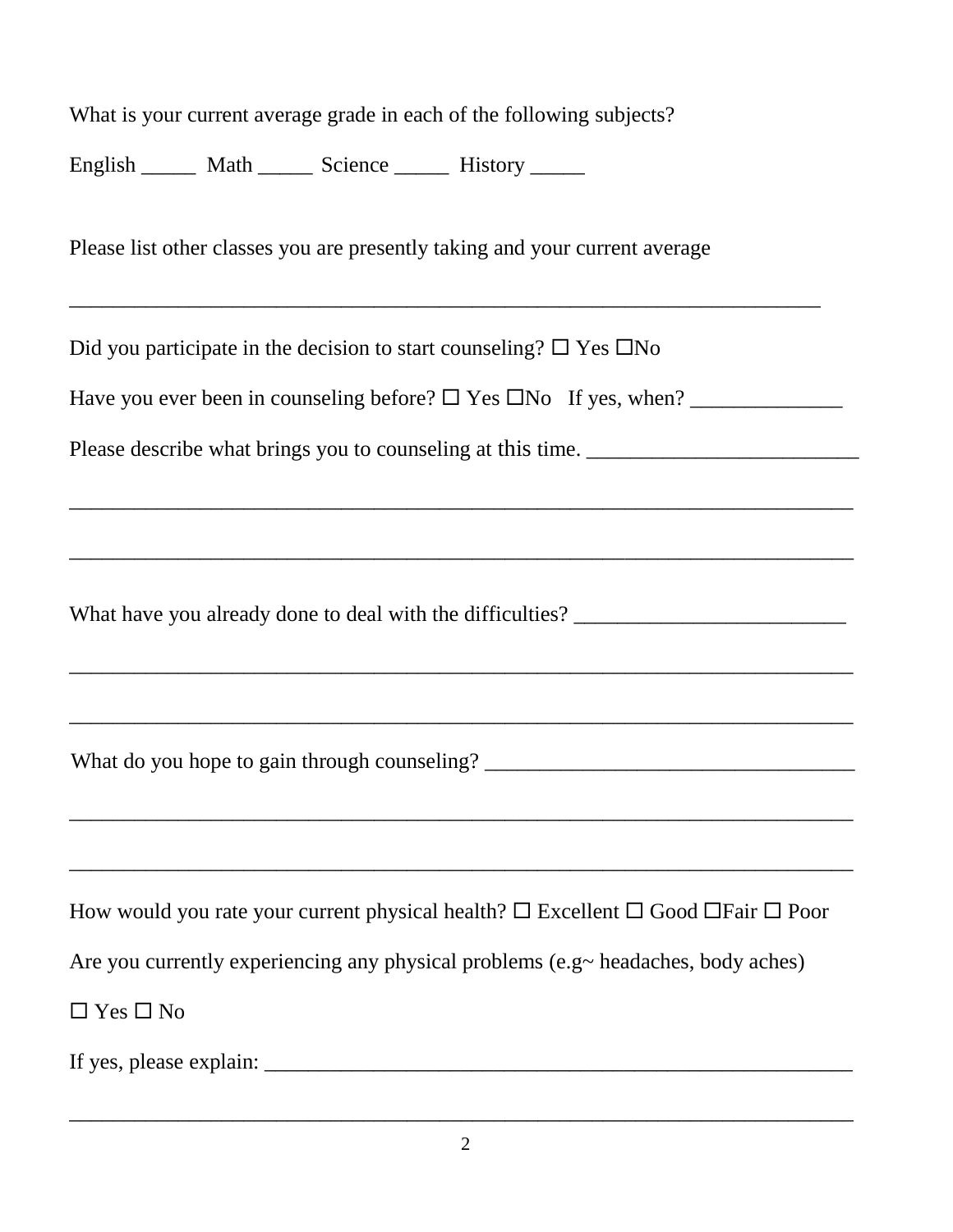List any serious or chronic illnesses, operations, or traumatic accidents you have had:

| List any medications and dosages you are taking:<br>Medication                                                       | Dosage |
|----------------------------------------------------------------------------------------------------------------------|--------|
| <u> 1980 - Johann John Harry Harry Harry Harry Harry Harry Harry Harry Harry Harry Harry Harry Harry Harry Harry</u> |        |
|                                                                                                                      |        |
|                                                                                                                      |        |
|                                                                                                                      |        |
| Do you exercise? $\square$ Yes $\square$ No                                                                          |        |
|                                                                                                                      |        |
| Do you smoke cigarettes: $\square$ Yes $\square$ No                                                                  |        |
| If yes, how many per day?                                                                                            |        |
| Do you consume alcohol? $\Box$ Yes $\Box$ No                                                                         |        |
| If yes, how many drinks per day? ______ week? ______                                                                 |        |
| Do you take any recreational drugs? $\square$ Yes $\square$ No                                                       |        |
|                                                                                                                      |        |
| How many times per day? ________ week? _______                                                                       |        |